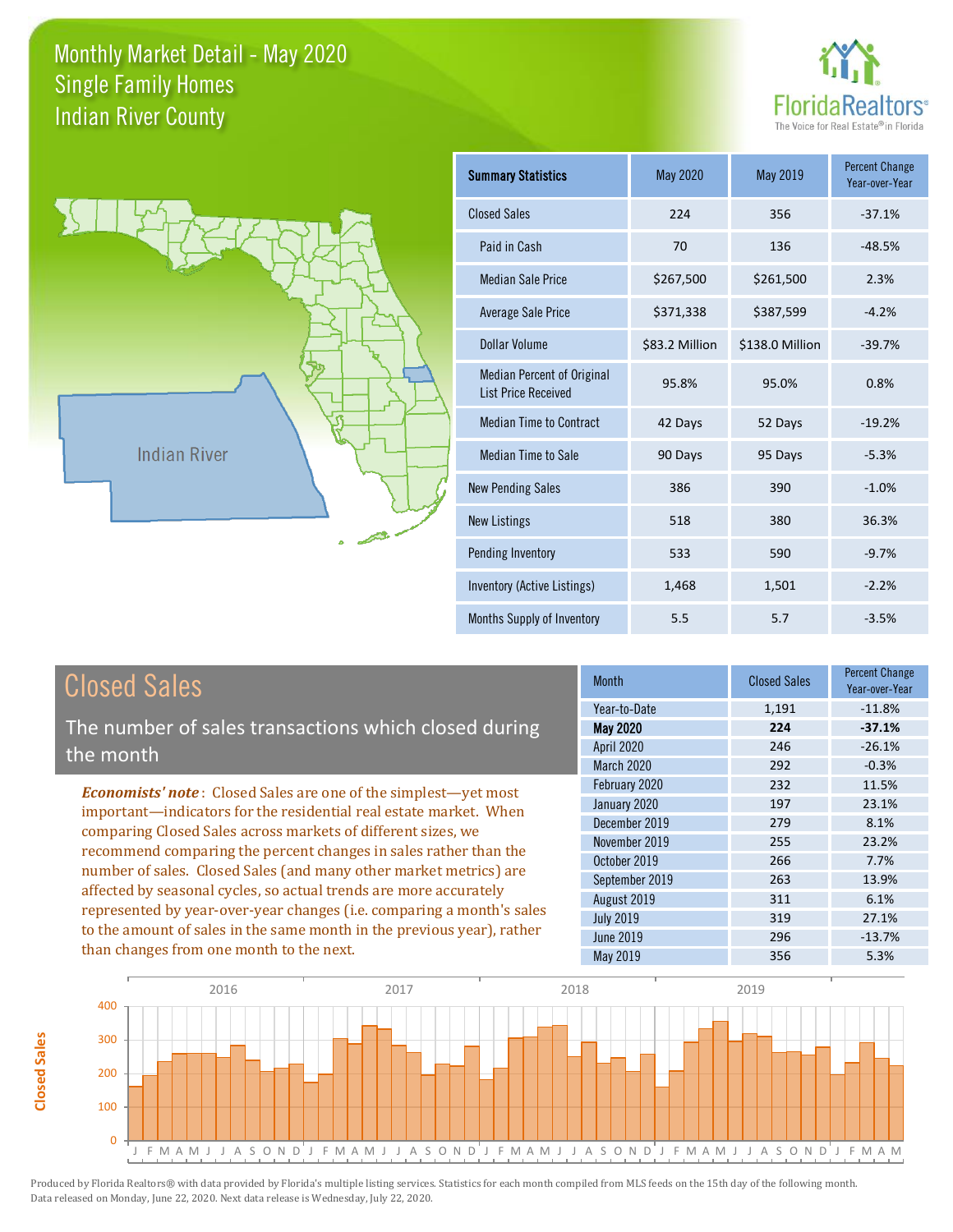this statistic should be interpreted with care.



113 16.5%

| Cash Sales                                                                     | <b>Month</b>      | <b>Cash Sales</b> | <b>Percent Change</b><br>Year-over-Year |
|--------------------------------------------------------------------------------|-------------------|-------------------|-----------------------------------------|
|                                                                                | Year-to-Date      | 453               | $-17.0%$                                |
| The number of Closed Sales during the month in which                           | <b>May 2020</b>   | 70                | $-48.5%$                                |
| buyers exclusively paid in cash                                                | <b>April 2020</b> | 85                | $-38.4%$                                |
|                                                                                | <b>March 2020</b> | 118               | 1.7%                                    |
|                                                                                | February 2020     | 101               | 12.2%                                   |
|                                                                                | January 2020      | 79                | 19.7%                                   |
| <b>Economists' note:</b> Cash Sales can be a useful indicator of the extent to | December 2019     | 100               | 5.3%                                    |
| which investors are participating in the market. Why? Investors are            | November 2019     | 91                | 9.6%                                    |
| far more likely to have the funds to purchase a home available up front,       | October 2019      | 101               | 8.6%                                    |
| whereas the typical homebuyer requires a mortgage or some other                | September 2019    | 85                | 34.9%                                   |
| form of financing. There are, of course, many possible exceptions, so          | August 2019       | 120               | 10.1%                                   |



# Cash Sales as a Percentage of Closed Sales

The percentage of Closed Sales during the month which were Cash Sales

*Economists' note* : This statistic is simply another way of viewing Cash Sales. The remaining percentages of Closed Sales (i.e. those not paid fully in cash) each month involved some sort of financing, such as mortgages, owner/seller financing, assumed loans, etc.

| <b>Month</b>      | <b>Percent of Closed</b><br>Sales Paid in Cash | <b>Percent Change</b><br>Year-over-Year |
|-------------------|------------------------------------------------|-----------------------------------------|
| Year-to-Date      | 38.0%                                          | $-5.9%$                                 |
| <b>May 2020</b>   | 31.3%                                          | $-18.1%$                                |
| April 2020        | 34.6%                                          | $-16.4%$                                |
| <b>March 2020</b> | 40.4%                                          | 2.0%                                    |
| February 2020     | 43.5%                                          | 0.5%                                    |
| January 2020      | 40.1%                                          | $-2.9%$                                 |
| December 2019     | 35.8%                                          | $-2.7%$                                 |
| November 2019     | 35.7%                                          | $-11.0%$                                |
| October 2019      | 38.0%                                          | 0.8%                                    |
| September 2019    | 32.3%                                          | 18.3%                                   |
| August 2019       | 38.6%                                          | 3.8%                                    |
| <b>July 2019</b>  | 35.4%                                          | $-8.3%$                                 |
| June 2019         | 32.8%                                          | $-17.8%$                                |
| May 2019          | 38.2%                                          | 4.1%                                    |

June 2019 **97 97** -29.2%

July 2019

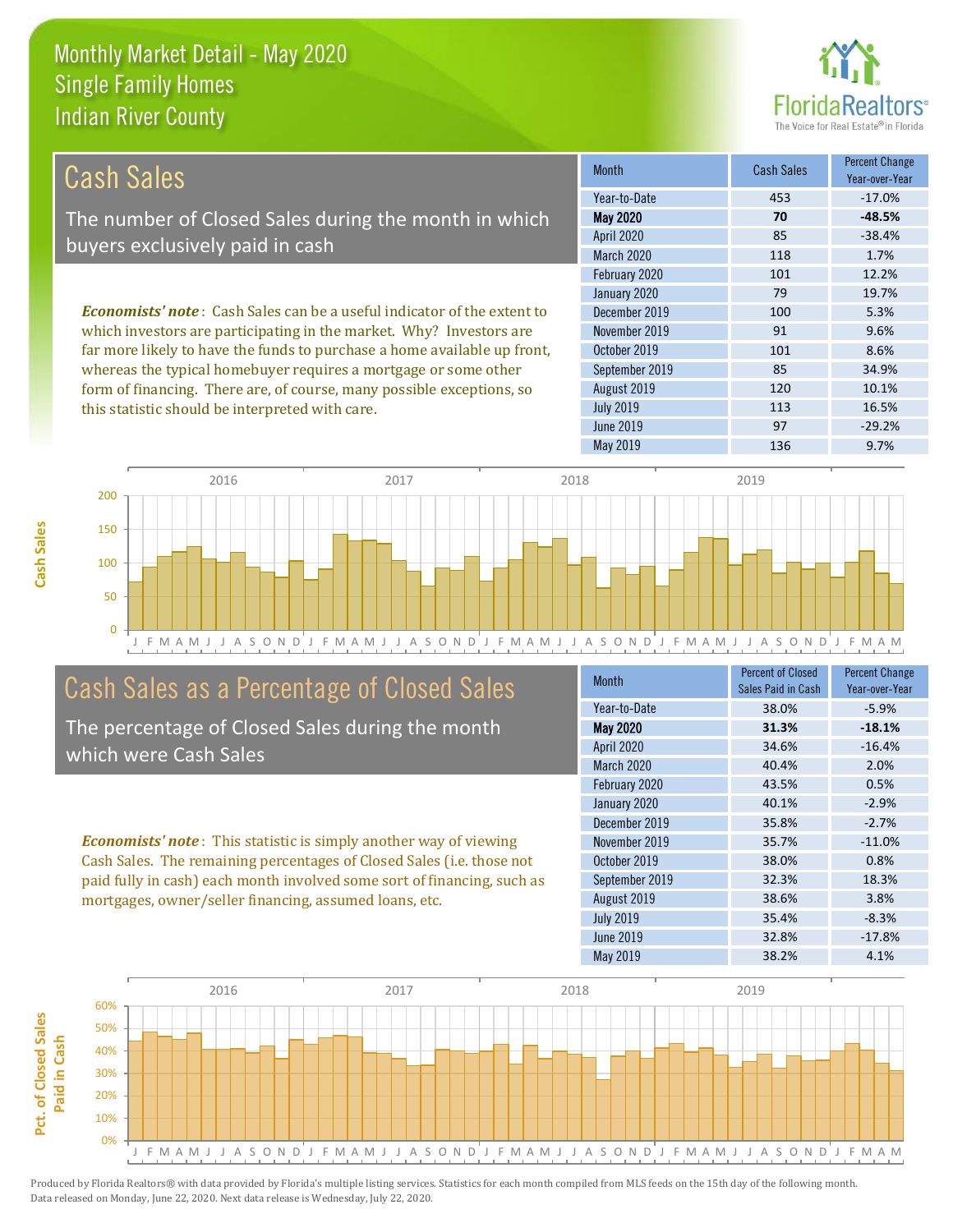

#### *Economists' note* : Median Sale Price is our preferred summary statistic for price activity because, unlike Average Sale Price, Median Sale Price is not sensitive to high sale prices for small numbers of homes that may not be characteristic of the market area. Keep in mind that median price trends over time are not always solely caused by changes in the general value of local real estate. Median sale price only reflects the values of the homes that *sold* each month, and the mix of the types of homes that sell can change over time. May 2019 **\$261,500** \$261,500 9.1% July 2019 **\$250,000** \$250,000 8.6% June 2019 **\$250,000 0.4%** September 2019 **\$255,000** 6.3% August 2019 **\$245,000 0.0%** \$259,950 6.1% January 2020 \$240,000 \$240,000 \$3.4% October 2019 **\$246,687** 4.9% April 2020 \$267,000 4.7% March 2020 \$267,500 7.6% December 2019 **\$266,500** 9.9% November 2019 **\$249,335** 3.9% February 2020 Month Median Sale Price Percent Change Year-over-Year May 2020 **\$267,500 2.3%** Year-to-Date \$260,000 4.4% Median Sale Price The median sale price reported for the month (i.e. 50% of sales were above and 50% of sales were below)



### Average Sale Price

The average sale price reported for the month (i.e. total sales in dollars divided by the number of sales)

*Economists' note* : Usually, we prefer Median Sale Price over Average Sale Price as a summary statistic for home prices. However, Average Sale Price does have its uses—particularly when it is analyzed alongside the Median Sale Price. For one, the relative difference between the two statistics can provide some insight into the market for higher-end homes in an area.

| <b>Month</b>      | <b>Average Sale Price</b> | <b>Percent Change</b><br>Year-over-Year |
|-------------------|---------------------------|-----------------------------------------|
| Year-to-Date      | \$413,984                 | 11.0%                                   |
| <b>May 2020</b>   | \$371,338                 | $-4.2%$                                 |
| April 2020        | \$412,348                 | 8.8%                                    |
| <b>March 2020</b> | \$435,756                 | 20.4%                                   |
| February 2020     | \$385,431                 | 10.7%                                   |
| January 2020      | \$465,870                 | 22.9%                                   |
| December 2019     | \$395,848                 | 5.2%                                    |
| November 2019     | \$364,316                 | 12.2%                                   |
| October 2019      | \$324,883                 | 4.6%                                    |
| September 2019    | \$327,775                 | 7.6%                                    |
| August 2019       | \$306,862                 | $-3.8%$                                 |
| <b>July 2019</b>  | \$340,955                 | 1.6%                                    |
| <b>June 2019</b>  | \$362,907                 | 1.8%                                    |
| May 2019          | \$387,599                 | 16.1%                                   |



**Median Sale Price** 

**Average Sale Price**

**Average Sale Price**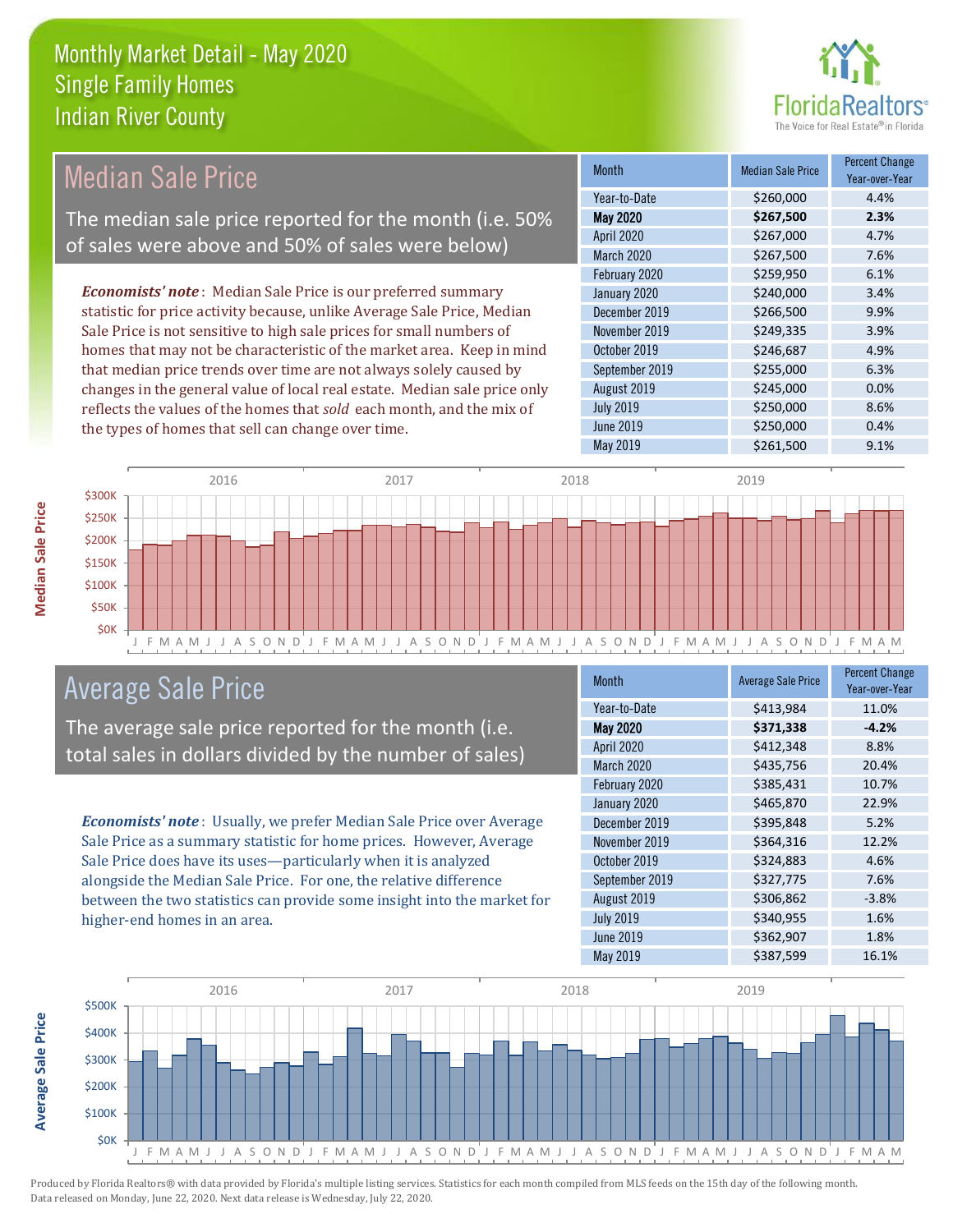

#### **Ollar Volume**

The sum of the sale prices for all sales which closed during the month

*Economists' note* : Dollar Volume is simply the sum of all sale prices in a given time period, and can quickly be calculated by multiplying Closed Sales by Average Sale Price. It is a strong indicator of the health of the real estate industry in a market, and is of particular interest to real estate professionals, investors, analysts, and government agencies. Potential home sellers and home buyers, on the other hand, will likely be better served by paying attention to trends in the two components of Dollar Volume (i.e. sales and prices) individually.

| <b>Month</b>      | Dollar Volume   | <b>Percent Change</b><br>Year-over-Year |
|-------------------|-----------------|-----------------------------------------|
| Year-to-Date      | \$493.1 Million | $-2.0%$                                 |
| <b>May 2020</b>   | \$83.2 Million  | $-39.7%$                                |
| April 2020        | \$101.4 Million | $-19.6%$                                |
| <b>March 2020</b> | \$127.2 Million | 20.0%                                   |
| February 2020     | \$89.4 Million  | 23.5%                                   |
| January 2020      | \$91.8 Million  | 51.3%                                   |
| December 2019     | \$110.4 Million | 13.8%                                   |
| November 2019     | \$92.9 Million  | 38.3%                                   |
| October 2019      | \$86.4 Million  | 12.7%                                   |
| September 2019    | \$86.2 Million  | 22.5%                                   |
| August 2019       | \$95.4 Million  | 2.1%                                    |
| <b>July 2019</b>  | \$108.8 Million | 29.1%                                   |
| <b>June 2019</b>  | \$107.4 Million | $-12.2%$                                |
| May 2019          | \$138.0 Million | 22.3%                                   |



# Median Percent of Original List Price Received

The median of the sale price (as a percentage of the original list price) across all properties selling during the month

*Economists' note* : The Median Percent of Original List Price Received is useful as an indicator of market recovery, since it typically rises as buyers realize that the market may be moving away from them and they need to match the selling price (or better it) in order to get a contract on the house. This is usually the last measure to indicate a market has shifted from down to up, so it is what we would call a *lagging* indicator.

| <b>Month</b>      | Med. Pct. of Orig.<br><b>List Price Received</b> | <b>Percent Change</b><br>Year-over-Year |
|-------------------|--------------------------------------------------|-----------------------------------------|
| Year-to-Date      | 95.7%                                            | 1.1%                                    |
| <b>May 2020</b>   | 95.8%                                            | 0.8%                                    |
| April 2020        | 95.8%                                            | 1.6%                                    |
| <b>March 2020</b> | 95.0%                                            | 0.6%                                    |
| February 2020     | 95.9%                                            | 0.0%                                    |
| January 2020      | 95.2%                                            | 2.1%                                    |
| December 2019     | 95.7%                                            | 0.7%                                    |
| November 2019     | 96.0%                                            | 0.6%                                    |
| October 2019      | 95.6%                                            | $-0.1%$                                 |
| September 2019    | 95.8%                                            | 1.2%                                    |
| August 2019       | 95.2%                                            | 0.2%                                    |
| <b>July 2019</b>  | 95.7%                                            | 0.8%                                    |
| <b>June 2019</b>  | 95.7%                                            | 0.2%                                    |
| May 2019          | 95.0%                                            | $-0.8%$                                 |

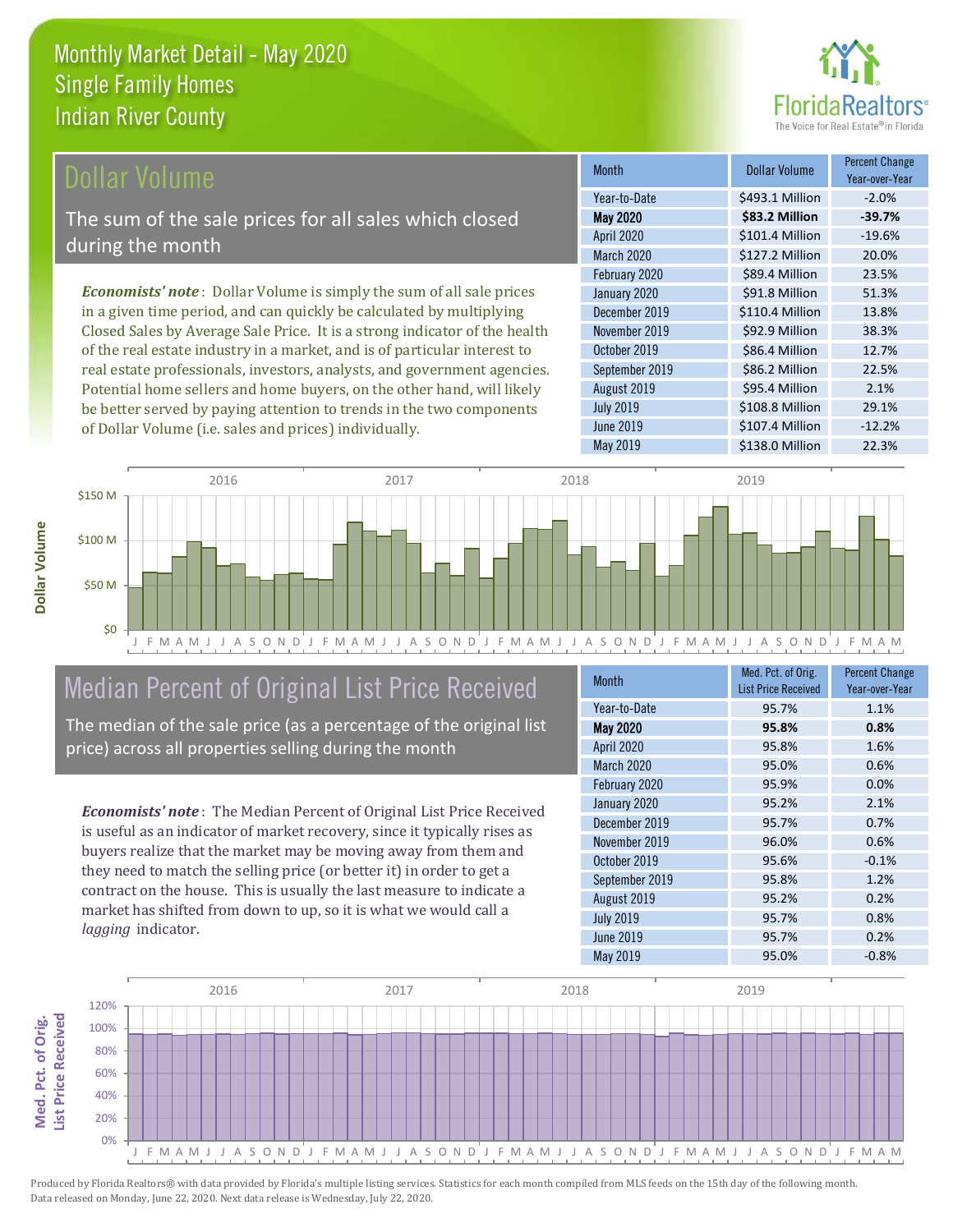

# Median Time to Contract

The median number of days between the listing date and contract date for all Closed Sales during the month

*Economists' note* : Like Time to Sale, Time to Contract is a measure of the length of the home selling process calculated for sales which closed during the month. The difference is that Time to Contract measures the number of days between the initial listing of a property and the signing of the contract which eventually led to the closing of the sale. When the gap between Median Time to Contract and Median Time to Sale grows, it is usually a sign of longer closing times and/or declining numbers of cash sales.

| <b>Month</b>     | <b>Median Time to</b><br>Contract | <b>Percent Change</b><br>Year-over-Year |
|------------------|-----------------------------------|-----------------------------------------|
| Year-to-Date     | 51 Days                           | $-15.0%$                                |
| <b>May 2020</b>  | 42 Days                           | $-19.2%$                                |
| April 2020       | 36 Days                           | $-39.0%$                                |
| March 2020       | 58 Days                           | $-3.3%$                                 |
| February 2020    | 59 Days                           | 0.0%                                    |
| January 2020     | 66 Days                           | $-17.5%$                                |
| December 2019    | 54 Days                           | 14.9%                                   |
| November 2019    | 52 Days                           | $-8.8%$                                 |
| October 2019     | 61 Days                           | 10.9%                                   |
| September 2019   | 59 Days                           | 13.5%                                   |
| August 2019      | 60 Days                           | $-14.3%$                                |
| <b>July 2019</b> | 67 Days                           | 34.0%                                   |
| June 2019        | 51 Days                           | 4.1%                                    |
| <b>May 2019</b>  | 52 Days                           | 23.8%                                   |



### Median Time to Sale

**Median Time to** 

**Median Time to** 

The median number of days between the listing date and closing date for all Closed Sales during the month

*Economists' note* : Time to Sale is a measure of the length of the home selling process, calculated as the number of days between the initial listing of a property and the closing of the sale. *Median* Time to Sale is the amount of time the "middle" property selling this month was on the market. That is, 50% of homes selling this month took *less* time to sell, and 50% of homes took *more* time to sell. Median Time to Sale gives a more accurate picture than Average Time to Sale, which can be skewed upward by small numbers of properties taking an abnormally long time to sell.

| <b>Month</b>      | <b>Median Time to Sale</b> | <b>Percent Change</b><br>Year-over-Year |
|-------------------|----------------------------|-----------------------------------------|
| Year-to-Date      | 96 Days                    | $-3.0%$                                 |
| <b>May 2020</b>   | 90 Days                    | $-5.3%$                                 |
| April 2020        | 89 Days                    | $-10.1%$                                |
| <b>March 2020</b> | 104 Days                   | 5.1%                                    |
| February 2020     | 99 Days                    | 1.0%                                    |
| January 2020      | 105 Days                   | $-19.2%$                                |
| December 2019     | 98 Days                    | 5.4%                                    |
| November 2019     | 100 Days                   | 8.7%                                    |
| October 2019      | 102 Days                   | 13.3%                                   |
| September 2019    | 99 Days                    | 2.1%                                    |
| August 2019       | 98 Days                    | $-16.2%$                                |
| <b>July 2019</b>  | 107 Days                   | 16.3%                                   |
| <b>June 2019</b>  | 96 Days                    | 1.1%                                    |
| <b>May 2019</b>   | 95 Days                    | 13.1%                                   |

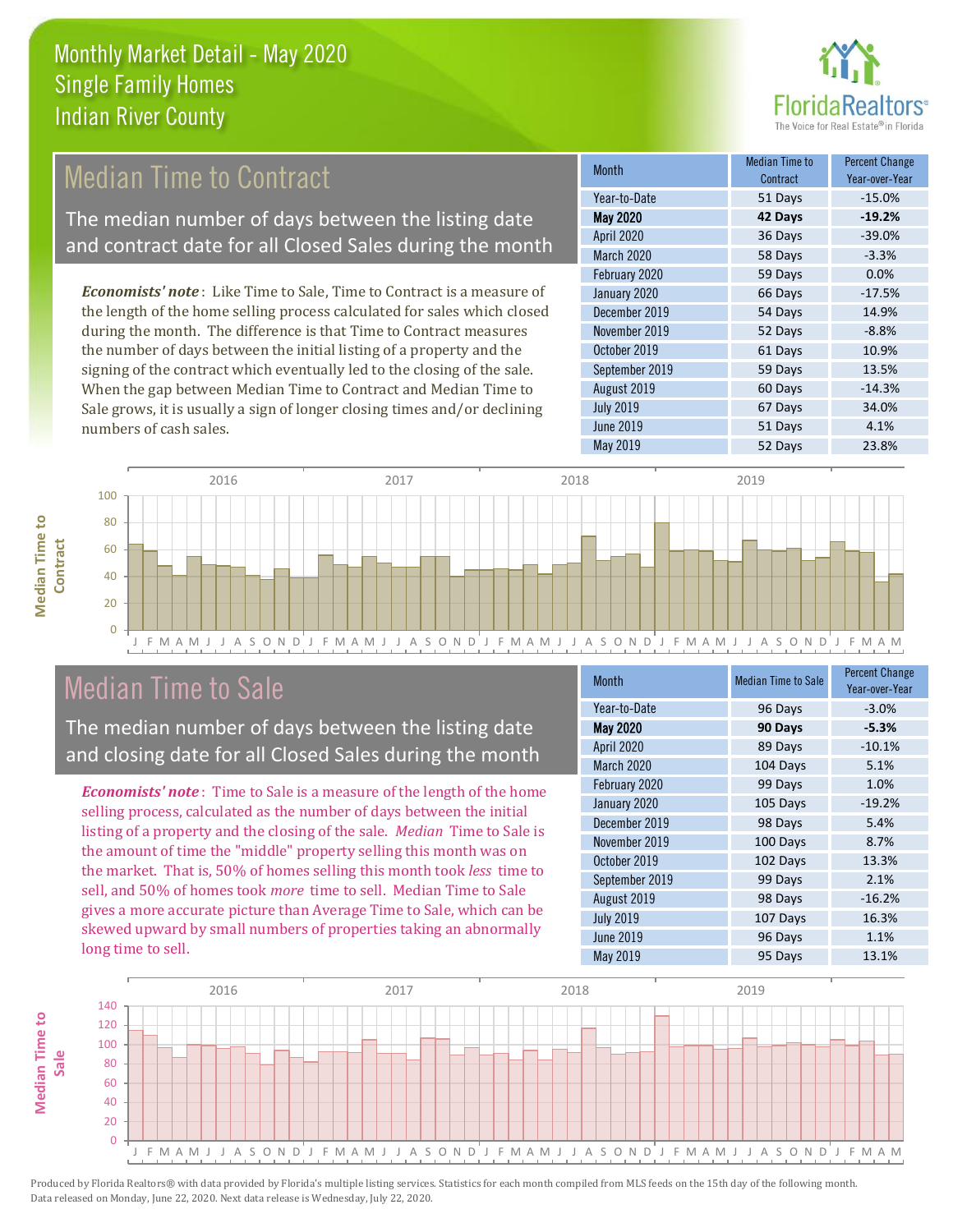distressed properties for sale.



| <b>New Pending Sales</b>                                                       | <b>Month</b>      | <b>New Pending Sales</b> | <b>Percent Change</b><br>Year-over-Year |
|--------------------------------------------------------------------------------|-------------------|--------------------------|-----------------------------------------|
|                                                                                | Year-to-Date      | 1,521                    | $-11.0\%$                               |
| The number of listed properties that went under                                | <b>May 2020</b>   | 386                      | $-1.0%$                                 |
| contract during the month                                                      | <b>April 2020</b> | 184                      | $-49.9%$                                |
|                                                                                | <b>March 2020</b> | 277                      | $-22.8%$                                |
|                                                                                | February 2020     | 356                      | 18.7%                                   |
| <b>Economists' note</b> : Because of the typical length of time it takes for a | January 2020      | 318                      | 8.5%                                    |
| sale to close, economists consider Pending Sales to be a decent                | December 2019     | 213                      | 36.5%                                   |
| indicator of potential future Closed Sales. It is important to bear in         | November 2019     | 257                      | $-1.2%$                                 |
| mind, however, that not all Pending Sales will be closed successfully.         | October 2019      | 310                      | 14.0%                                   |
| So, the effectiveness of Pending Sales as a future indicator of Closed         | September 2019    | 243                      | 12.0%                                   |
| Sales is susceptible to changes in market conditions such as the               | August 2019       | 308                      | 0.3%                                    |



# New Listings

**New Listings**

**Pending Sales**

Pending Sales

The number of properties put onto the market during the month

availability of financing for homebuyers and the inventory of

*Economists' note* : New Listings tend to rise in delayed response to increasing prices, so they are often seen as a lagging indicator of market health. As prices rise, potential sellers raise their estimations of value—and in the most recent cycle, rising prices have freed up many potential sellers who were previously underwater on their mortgages. Note that in our calculations, we take care to not include properties that were recently taken off the market and quickly relisted, since these are not really *new* listings.

| <b>Month</b>      | <b>New Listings</b> | <b>Percent Change</b><br>Year-over-Year |
|-------------------|---------------------|-----------------------------------------|
| Year-to-Date      | 1,959               | $-6.0%$                                 |
| <b>May 2020</b>   | 518                 | 36.3%                                   |
| <b>April 2020</b> | 298                 | $-24.6%$                                |
| <b>March 2020</b> | 350                 | $-16.1%$                                |
| February 2020     | 359                 | $-13.3%$                                |
| January 2020      | 434                 | $-9.4%$                                 |
| December 2019     | 248                 | $-6.4%$                                 |
| November 2019     | 372                 | 0.8%                                    |
| October 2019      | 402                 | $-9.9%$                                 |
| September 2019    | 264                 | $-15.1%$                                |
| August 2019       | 290                 | $-16.7%$                                |
| <b>July 2019</b>  | 385                 | 15.6%                                   |
| <b>June 2019</b>  | 304                 | 0.3%                                    |
| <b>May 2019</b>   | 380                 | $-7.5%$                                 |

May 2019 390 390 9.2%

July 2019 **327** 14.3% June 2019 292 5.0%

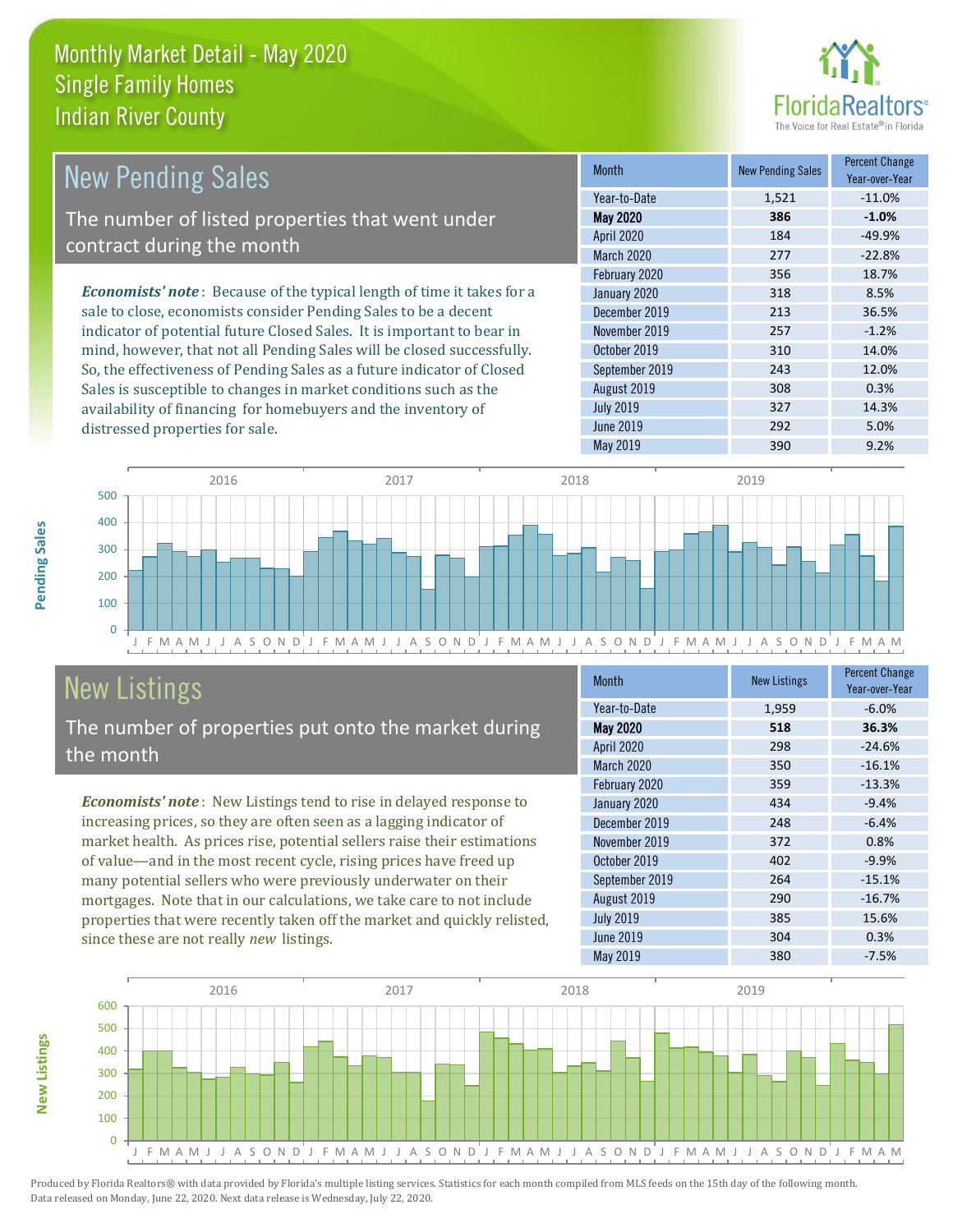

# Inventory (Active Listings)

The number of property listings active at the end of the month

*Economists' note* : There are a number of ways to define and calculate Inventory. Our method is to simply count the number of active listings on the last day of the month, and hold this number to compare with the same month the following year. Inventory rises when New Listings are outpacing the number of listings that go off-market (regardless of whether they actually sell). Likewise, it falls when New Listings aren't keeping up with the rate at which homes are going off-market.

| <b>Month</b>             | Inventory | <b>Percent Change</b><br>Year-over-Year |
|--------------------------|-----------|-----------------------------------------|
| <b>YTD (Monthly Avg)</b> | 1,426     | $-12.5%$                                |
| <b>May 2020</b>          | 1,468     | $-2.2%$                                 |
| April 2020               | 1,438     | $-9.5%$                                 |
| <b>March 2020</b>        | 1,436     | $-12.4%$                                |
| February 2020            | 1,383     | $-21.2%$                                |
| January 2020             | 1,405     | $-15.4%$                                |
| December 2019            | 1,409     | $-5.8%$                                 |
| November 2019            | 1,389     | $-6.4%$                                 |
| October 2019             | 1,376     | $-7.7%$                                 |
| September 2019           | 1,269     | $-4.7%$                                 |
| August 2019              | 1,318     | $-0.9%$                                 |
| <b>July 2019</b>         | 1,405     | 8.9%                                    |
| <b>June 2019</b>         | 1,391     | 6.4%                                    |
| May 2019                 | 1,501     | 2.3%                                    |



# Months Supply of Inventory

An estimate of the number of months it will take to deplete the current Inventory given recent sales rates

*Economists' note* : MSI is a useful indicator of market conditions. The benchmark for a balanced market (favoring neither buyer nor seller) is 5.5 months of inventory. Anything higher is traditionally a buyers' market, and anything lower is a sellers' market. There is no single accepted way of calculating MSI. A common method is to divide current Inventory by the most recent month's Closed Sales count, but this count is a usually poor predictor of future Closed Sales due to seasonal cycles. To eliminate seasonal effects, we use the 12-month average of monthly Closed Sales instead.

| <b>Month</b>             | <b>Months Supply</b> | <b>Percent Change</b><br>Year-over-Year |
|--------------------------|----------------------|-----------------------------------------|
| <b>YTD (Monthly Avg)</b> | 5.0                  | $-19.4%$                                |
| <b>May 2020</b>          | 5.5                  | $-3.5%$                                 |
| April 2020               | 5.2                  | $-13.3%$                                |
| March 2020               | 5.1                  | $-19.0%$                                |
| February 2020            | 4.9                  | $-26.9%$                                |
| January 2020             | 5.0                  | $-20.6%$                                |
| December 2019            | 5.1                  | $-8.9%$                                 |
| November 2019            | 5.0                  | $-10.7%$                                |
| October 2019             | 5.0                  | $-10.7%$                                |
| September 2019           | 4.7                  | $-6.0%$                                 |
| August 2019              | 4.9                  | $-2.0%$                                 |
| <b>July 2019</b>         | 5.3                  | 8.2%                                    |
| June 2019                | 5.3                  | 8.2%                                    |
| May 2019                 | 5.7                  | 1.8%                                    |

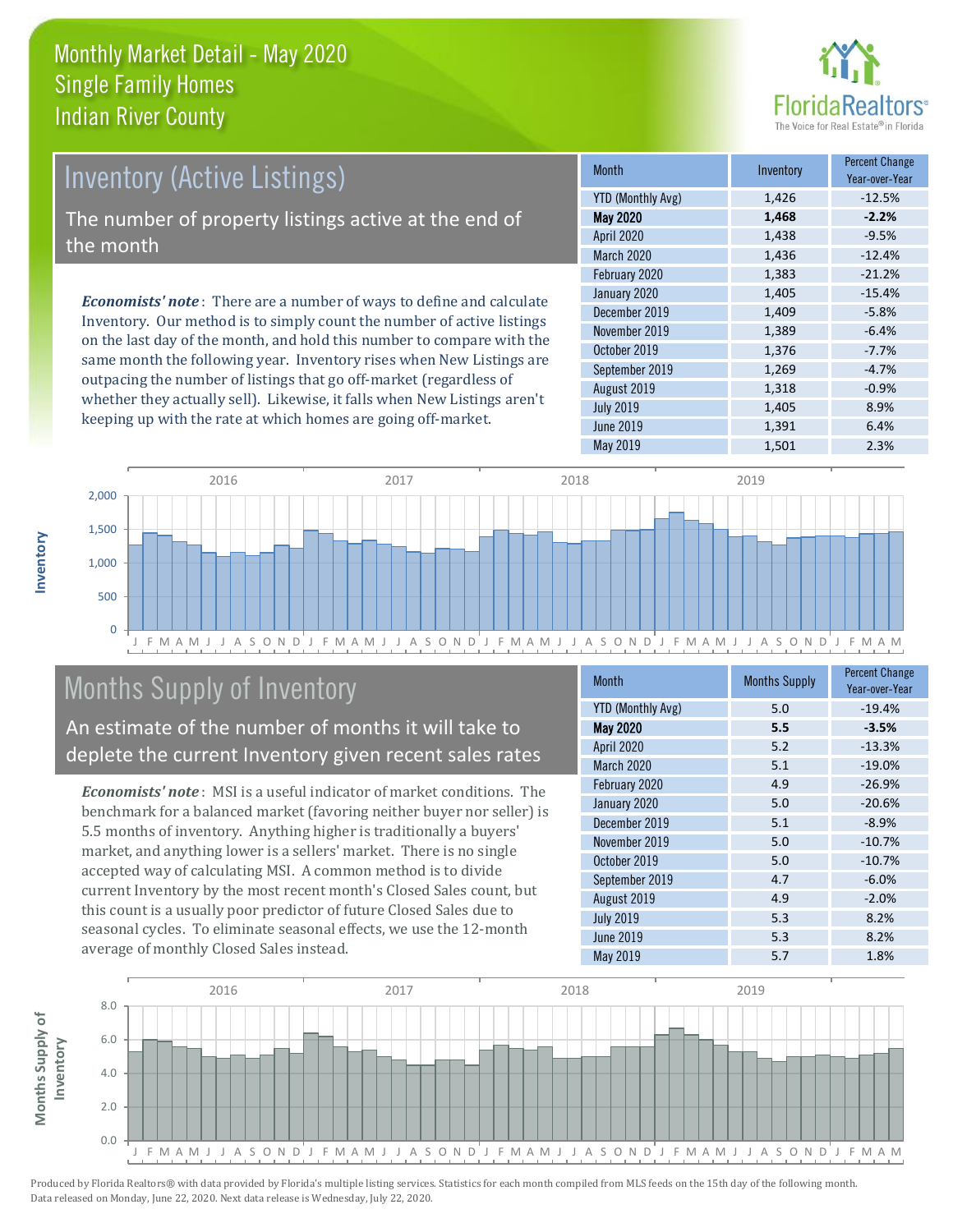

#### \$100,000 - \$149,999 8 -61.9% Sale Price Closed Sales Percent Change Year-over-Year Less than \$50,000 0 0 -100.0%  $$50,000 - $99,999$  2 -71.4% \$150,000 - \$199,999 29 -53.2% \$200,000 - \$249,999 55 -25.7%  $$400,000 - $599,999$  22 -45.0% \$600,000 - \$999,999 13 -45.8% *Economists' note:* Closed Sales are one of the simplest—yet most important—indicators for the residential real estate market. When comparing Closed Sales across markets of different sizes, we recommend comparing the percent changes in sales rather than the number of sales. Closed Sales (and many other market metrics) are affected by seasonal cycles, so actual trends are more accurately represented by year-over-year changes (i.e. comparing a month's sales to the amount of sales in the same month in the previous year), rather than changes from one month to the next. \$1,000,000 or more 7  $-65.0\%$  $$250,000 - $299,999$  44 -2.2%  $$300,000 - $399,999$  44 -29.0% Closed Sales by Sale Price The number of sales transactions which closed during the month



#### Median Time to Contract by Sale Price The median number of days between the listing date and contract date for all Closed Sales during the month

*Economists' note* : Like Time to Sale, Time to Contract is a measure of the length of the home selling process calculated for sales which closed during the month. The difference is that Time to Contract measures the number of days between the initial listing of a property and the signing of the contract which eventually led to the closing of the sale. When the gap between Median Time to Contract and Median Time to Sale grows, it is usually a sign of longer closing times and/or declining numbers of cash sales.

| Sale Price            | Median Time to<br>Contract | <b>Percent Change</b><br>Year-over-Year |
|-----------------------|----------------------------|-----------------------------------------|
| Less than \$50,000    | (No Sales)                 | N/A                                     |
| $$50,000 - $99,999$   | 50 Days                    | 13.6%                                   |
| $$100,000 - $149,999$ | 25 Days                    | $-53.7%$                                |
| $$150,000 - $199,999$ | 21 Days                    | $-50.0%$                                |
| \$200,000 - \$249,999 | 48 Days                    | 45.5%                                   |
| \$250,000 - \$299,999 | 31 Days                    | $-16.2%$                                |
| \$300,000 - \$399,999 | 51 Days                    | $-42.7%$                                |
| \$400,000 - \$599,999 | 36 Days                    | $-42.9%$                                |
| \$600,000 - \$999,999 | 258 Days                   | 128.3%                                  |
| \$1,000,000 or more   | 393 Days                   | 169.2%                                  |



**Closed Sales**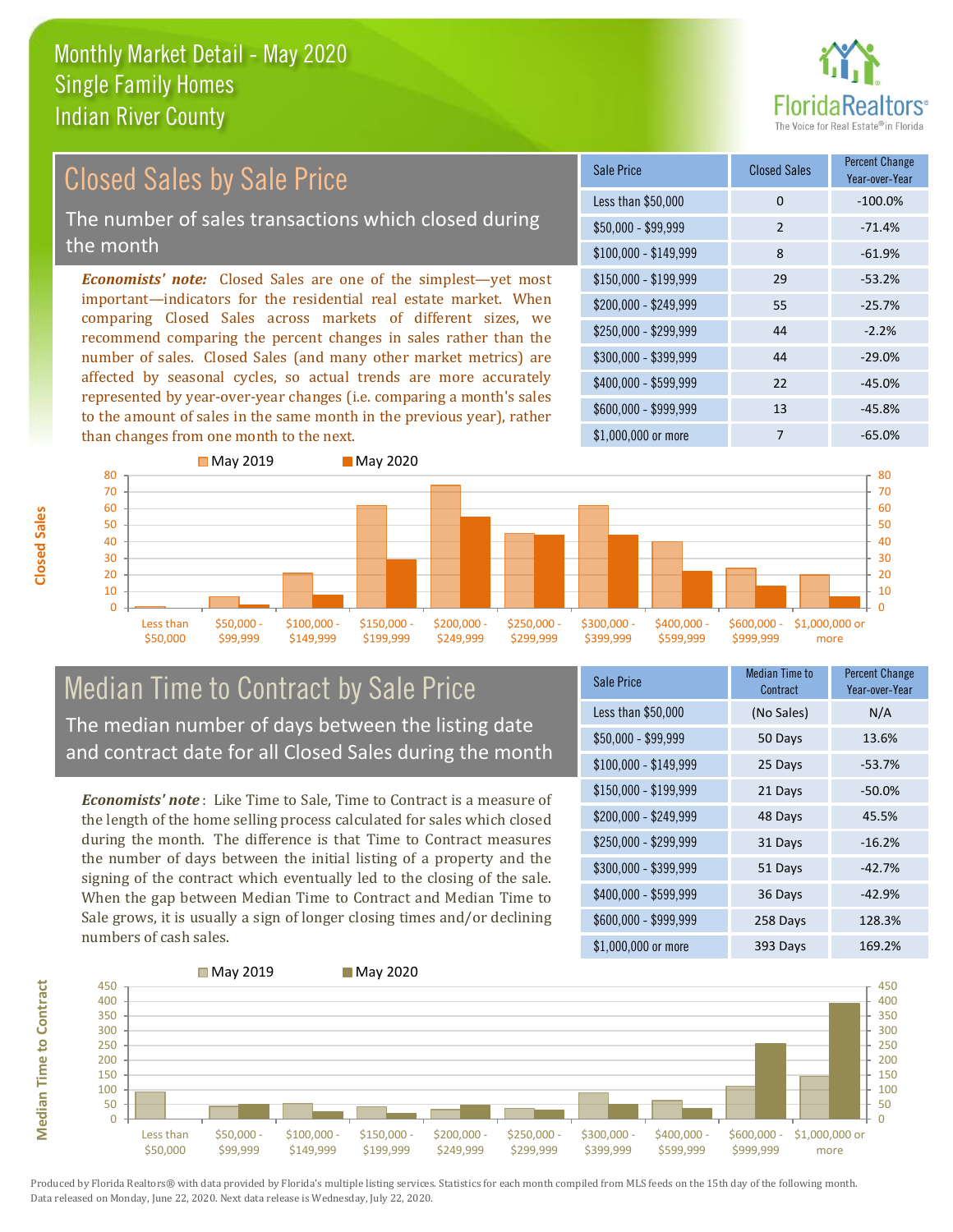

# New Listings by Initial Listing Price The number of properties put onto the market during

the month

*Economists' note:* New Listings tend to rise in delayed response to increasing prices, so they are often seen as a lagging indicator of market health. As prices rise, potential sellers raise their estimations of value—and in the most recent cycle, rising prices have freed up many potential sellers who were previously underwater on their mortgages. Note that in our calculations, we take care to not include properties that were recently taken off the market and quickly relisted, since these are not really *new* listings.

| <b>Initial Listing Price</b> | <b>New Listings</b> | <b>Percent Change</b><br>Year-over-Year |
|------------------------------|---------------------|-----------------------------------------|
| Less than \$50,000           | $\Omega$            | N/A                                     |
| $$50,000 - $99,999$          | $\mathcal{P}$       | $-60.0%$                                |
| $$100,000 - $149,999$        | 17                  | $-41.4%$                                |
| $$150,000 - $199,999$        | 53                  | $-24.3%$                                |
| \$200,000 - \$249,999        | 116                 | 33.3%                                   |
| \$250,000 - \$299,999        | 93                  | 36.8%                                   |
| \$300,000 - \$399,999        | 75                  | 78.6%                                   |
| \$400,000 - \$599,999        | 69                  | 102.9%                                  |
| \$600,000 - \$999,999        | 38                  | 58.3%                                   |
| \$1,000,000 or more          | 55                  | 161.9%                                  |



#### Inventory by Current Listing Price The number of property listings active at the end of the month

*Economists' note* : There are a number of ways to define and calculate Inventory. Our method is to simply count the number of active listings on the last day of the month, and hold this number to compare with the same month the following year. Inventory rises when New Listings are outpacing the number of listings that go off-market (regardless of whether they actually sell). Likewise, it falls when New Listings aren't keeping up with the rate at which homes are going off-market.

| <b>Current Listing Price</b> | Inventory    | <b>Percent Change</b><br>Year-over-Year |
|------------------------------|--------------|-----------------------------------------|
| Less than \$50,000           | $\mathbf{1}$ | 0.0%                                    |
| $$50,000 - $99,999$          | 4            | 0.0%                                    |
| $$100,000 - $149,999$        | 28           | $-44.0%$                                |
| $$150,000 - $199,999$        | 117          | $-32.0%$                                |
| \$200,000 - \$249,999        | 199          | $-10.0%$                                |
| \$250,000 - \$299,999        | 231          | 20.9%                                   |
| \$300,000 - \$399,999        | 218          | $-5.2%$                                 |
| \$400,000 - \$599,999        | 207          | $-6.3%$                                 |
| \$600,000 - \$999,999        | 185          | 6.3%                                    |
| \$1,000,000 or more          | 278          | 17.3%                                   |



Produced by Florida Realtors® with data provided by Florida's multiple listing services. Statistics for each month compiled from MLS feeds on the 15th day of the following month. Data released on Monday, June 22, 2020. Next data release is Wednesday, July 22, 2020.

**Inventory**